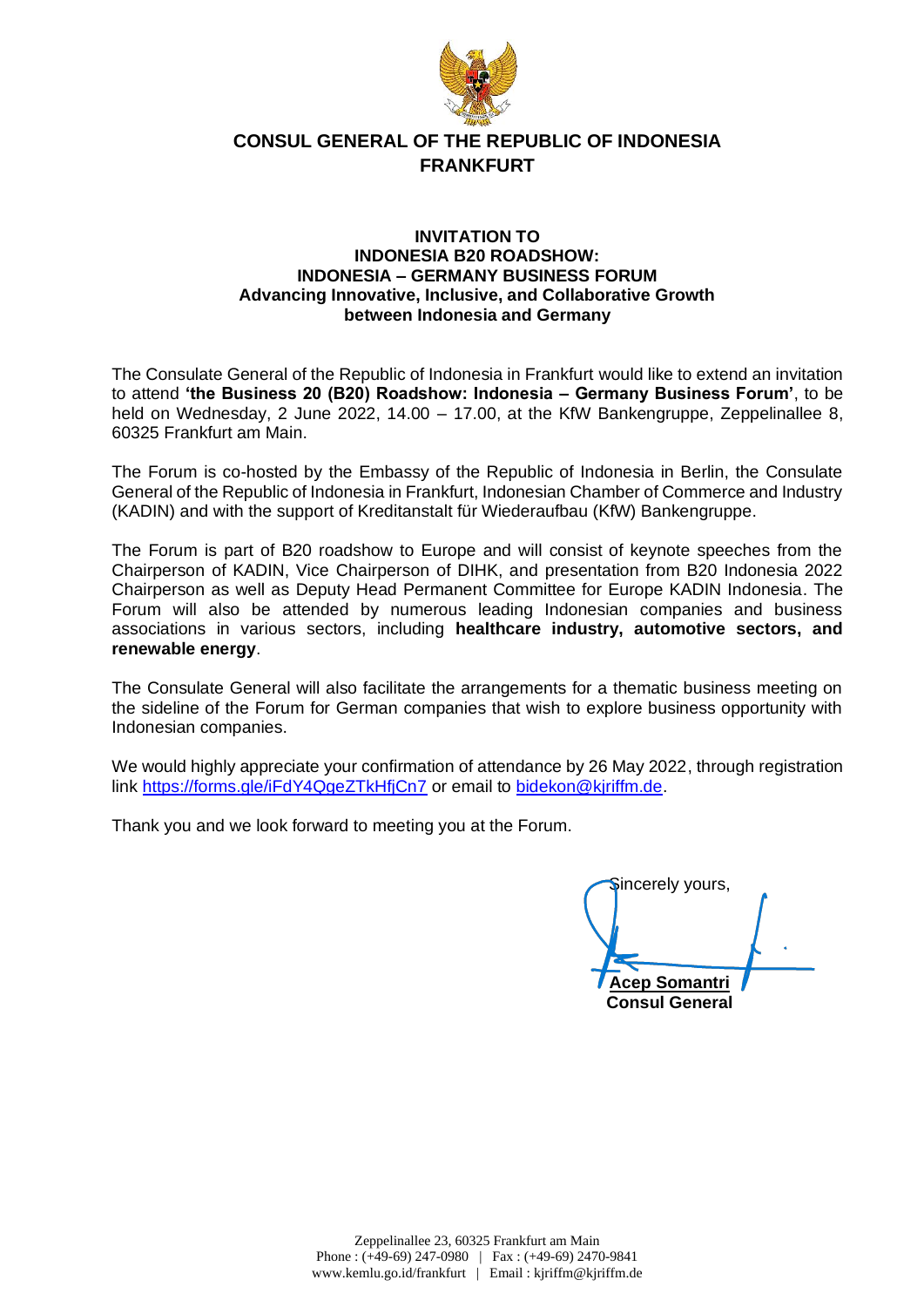

# **Indonesian Chamber of Commerce and Industry (KADIN) – B20 Indonesia 2022 Roadshow:**

Advancing Innovative, Inclusive, and Collaborative Growth between Indonesia and Germany

## **Frankfurt, 02 June 2022**

## **KfW Bankengruppe, Zeppelinallee 8, 60325 Frankfurt am Main.**

| <b>Tentative Agenda</b> |                                                                                                                                                                                                                                   |
|-------------------------|-----------------------------------------------------------------------------------------------------------------------------------------------------------------------------------------------------------------------------------|
| $13.00 - 14.00$         | <b>Registration</b>                                                                                                                                                                                                               |
| $14.00 - 14.05$         | Welcoming by Chairperson of Bilateral Committee for Germany<br>Indonesian Chamber of Commerce and Industry (KADIN) Indonesia                                                                                                      |
| $14.05 - 14.15$         | <b>Opening Session:</b><br>1. Chairperson of KADIN Indonesia<br>2. DIHK Vice Chairperson<br>3. Indonesian Ambassador to Federal Republic of Germany                                                                               |
| $14.15 - 14.30$         | B20 Presentation by B20 Indonesia 2022 Chairperson                                                                                                                                                                                |
| $14.30 - 15.30$         | <b>Panel Discussion:</b> Advancing Innovative, Inclusive,<br>and<br>Collaborative Growth between Indonesia and Germany                                                                                                            |
|                         | 1. Deputy Head Permanent Committee for Europe KADIN<br>Indonesia.<br>Indonesia trade and investment opportunity overview<br>• Technical advice on entering Indonesian market<br>• Current development on food and energy security |
|                         | 2. Chair of KADIN Net Zero Hub:<br>Indonesia Net Zero Emission Commitment Overview<br>$\bullet$<br>• Green energy transformation (carbon net zero) commitment<br>KADIN's commitment through Net Zero Hub<br>$\bullet$             |
|                         | 3. Head of Permanent Committee of International Negotiation<br>KADIN/Vice CEO of PT. Pan Brothers Tbk:<br>Industry 4.0 advancement in Indonesia<br>Circular economy collaborations between Indonesia and<br>$\bullet$<br>Germany  |
| $15.30 - 15.45$         | <b>Coffee break</b>                                                                                                                                                                                                               |